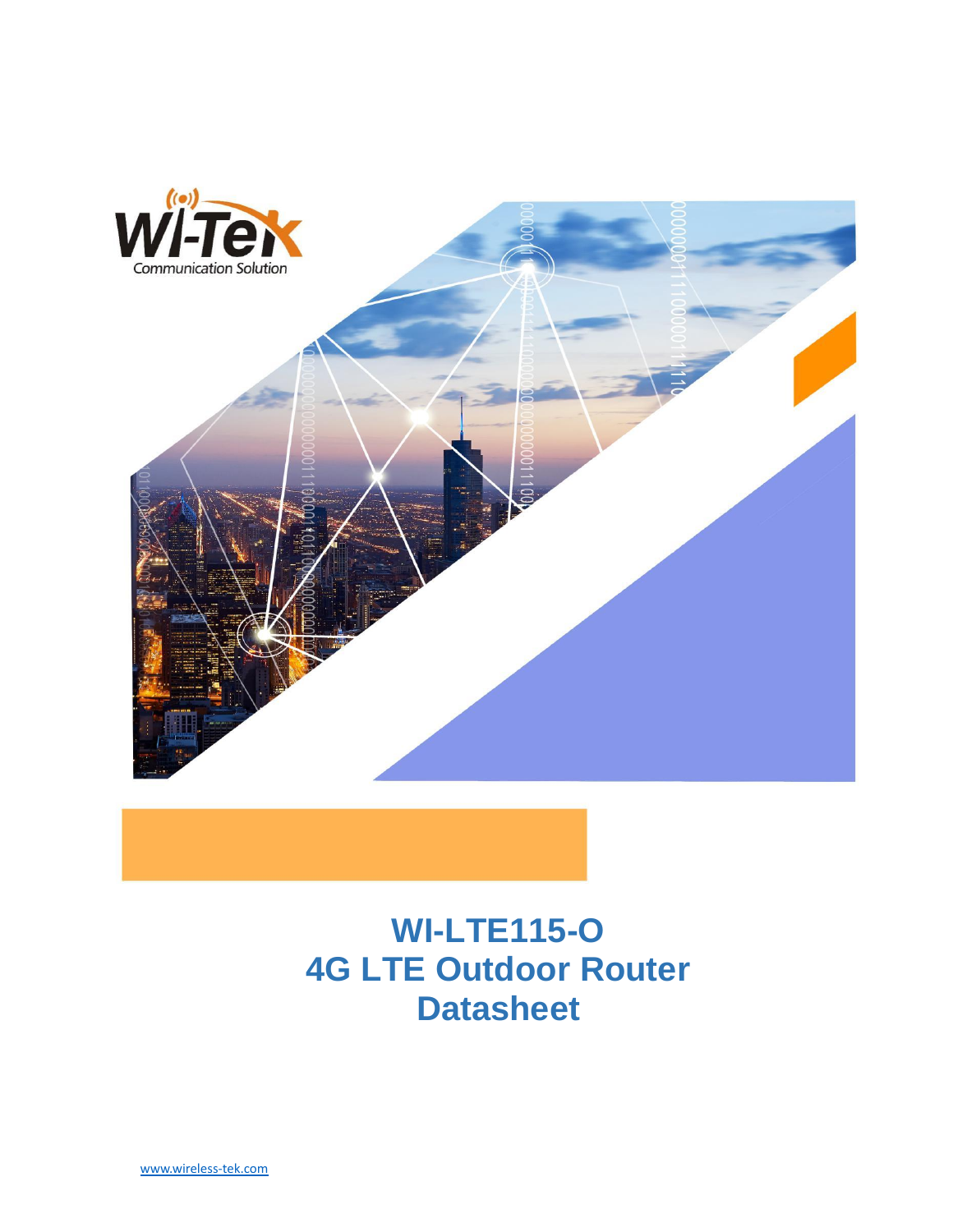### **Highlights**

- 4G transform to 100Mbps LAN wired network
- ⚫ Build in 3G/4G SIM card slot, support LTE-TDD/LTE-FDD, WCDMA/CDMA and GSM networking. Then band adjustable, can comply with all operator in the world.
- ⚫ Support DC 12V 2A max input, then DC 12V 1.5A Max output for power up Camera
- ⚫ Support config 4G Router by 2.4G Wireless
- 10KV Lightning Protection
- ⚫ Plug and Play for simple installation



#### **Description**

Wi-Tek's WI-LTE115-O is an 4G LTE TDD+FDD and IEEE 802.11b/g/n standard high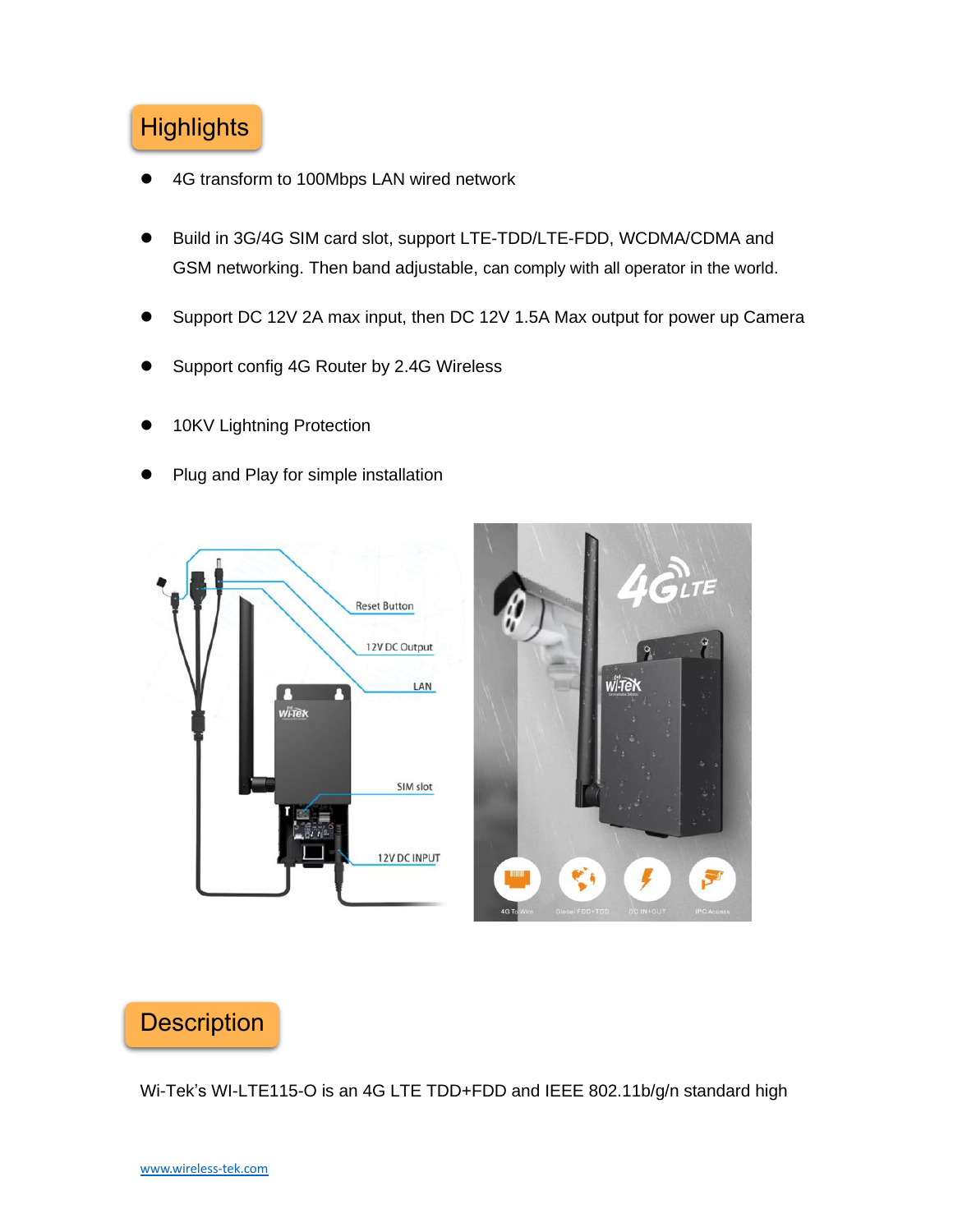power outdoor LTE Router, widely be used in outside to convert 3G/4G data to highspeed LAN port, to meet with their wired connection for camera and wireless AP, entertainment or business request.. is widely used in various fields of communication:

- ◆ Wireless Video Surveillance
- ◆ Enterprise wireless LAN interconnection
- ◆ Mobile operators WISP large customer access system
- ◆ Wi-Fi Wireless city coverage

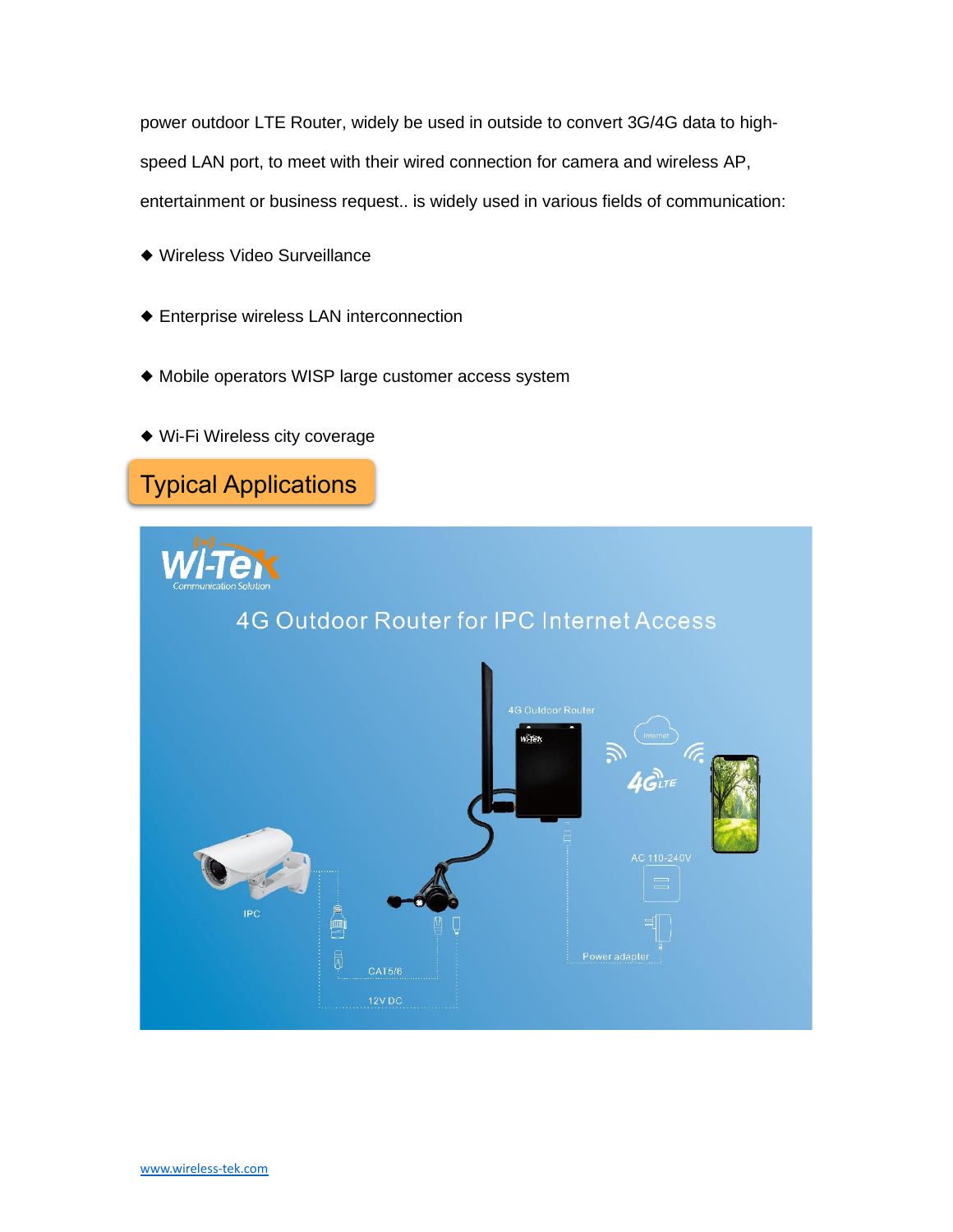# **Application Topological Graph**

### 1. 1 pcs IP camera



### 2. more than 1pcs IP camera



**Specifications**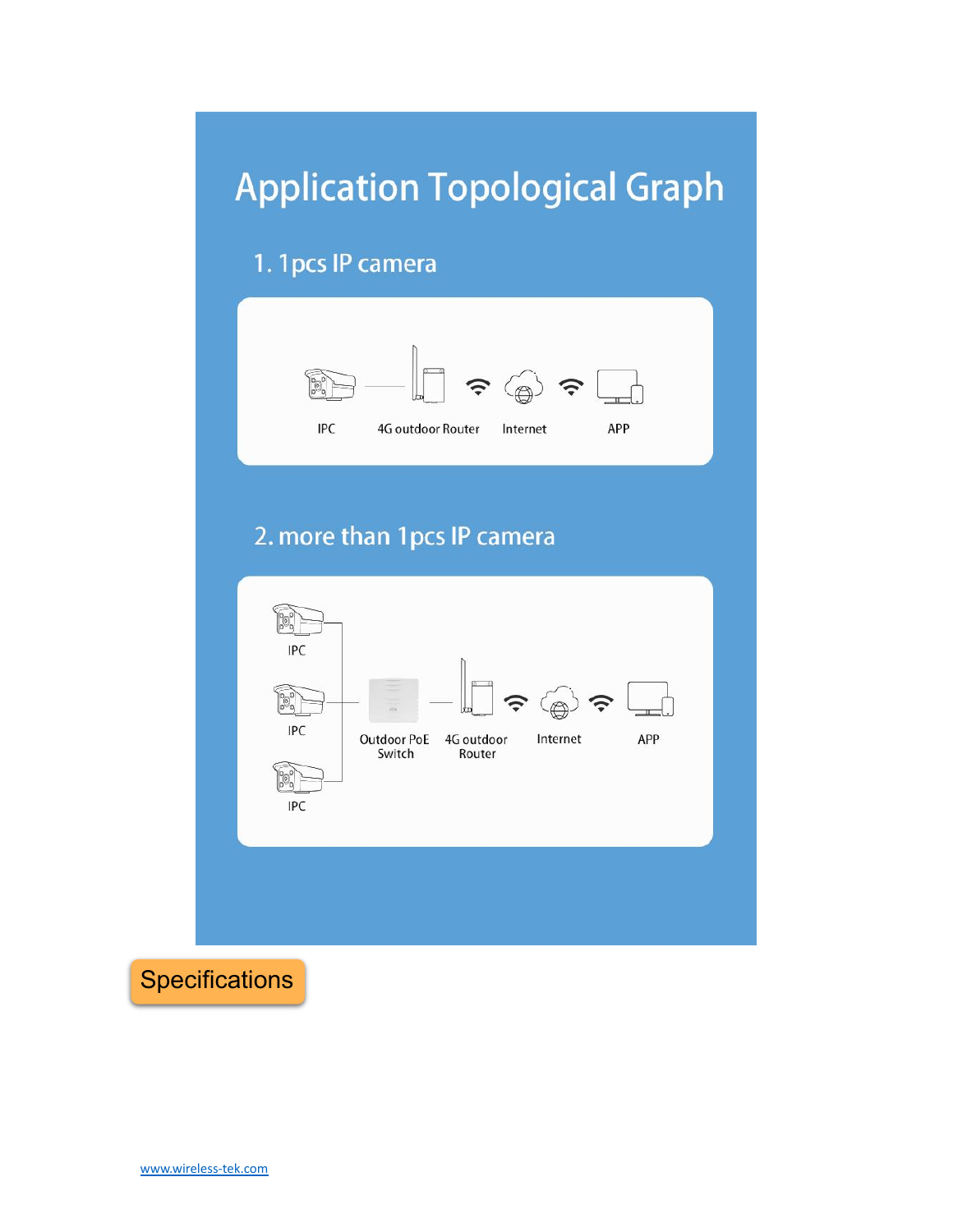| <b>HARDWARE FEATURES</b> |                                                                                                                                                                                                                                                                                                                                                                                                                               |
|--------------------------|-------------------------------------------------------------------------------------------------------------------------------------------------------------------------------------------------------------------------------------------------------------------------------------------------------------------------------------------------------------------------------------------------------------------------------|
| <b>Processor</b>         | <b>MTK MT7628</b>                                                                                                                                                                                                                                                                                                                                                                                                             |
| <b>Memory</b>            | 64MB SDRAM 16MB Flash                                                                                                                                                                                                                                                                                                                                                                                                         |
| LTE/3G/2G B<br>ands      | <b>Europe Version:</b><br>LTE-FDD:B1/B3/B5/B7/B8/B20<br>WCDMA:B1/B5/B8<br>LTE-TDD:B40<br>GSM:850/900/1800/1900<br><b>Asia Version:</b><br>LTE-FDD: B1/B3/B5/B8/B28<br>WCDMA: B1/B8<br>LTE-TDD: B38/B39/B40/B41<br>TD-SCDMA: B34/B39<br>EVDO&CDMA: BC0<br>GSM:850/900/1800/1900<br><b>America Version:</b><br>LTE-FDD:<br>B2B4/B5/B12/B13/B17/B25/B26<br>WCDMA: B2/B4/B5<br>LTE-TDD: B41<br>EVDO&CDMA: BC0/BC1<br>GSM:850/1900 |
| <b>LTE Category</b>      | 4 (150Mbps Downlink, 50Mbps<br>Uplink)                                                                                                                                                                                                                                                                                                                                                                                        |
| Wi-Fi<br><b>Standard</b> | 802.11b/g/n 2T2R 300Mbps(only<br>use for config 4G router)                                                                                                                                                                                                                                                                                                                                                                    |
| <b>Interface</b>         | 1X10/100BASE-TX<br><b>Ethernet Interface</b><br>1 SIM Card slot<br>1 DC Input 12V 2A max<br>1 DC Output 12V 1.5A max                                                                                                                                                                                                                                                                                                          |
| <b>Button</b>            | Reset                                                                                                                                                                                                                                                                                                                                                                                                                         |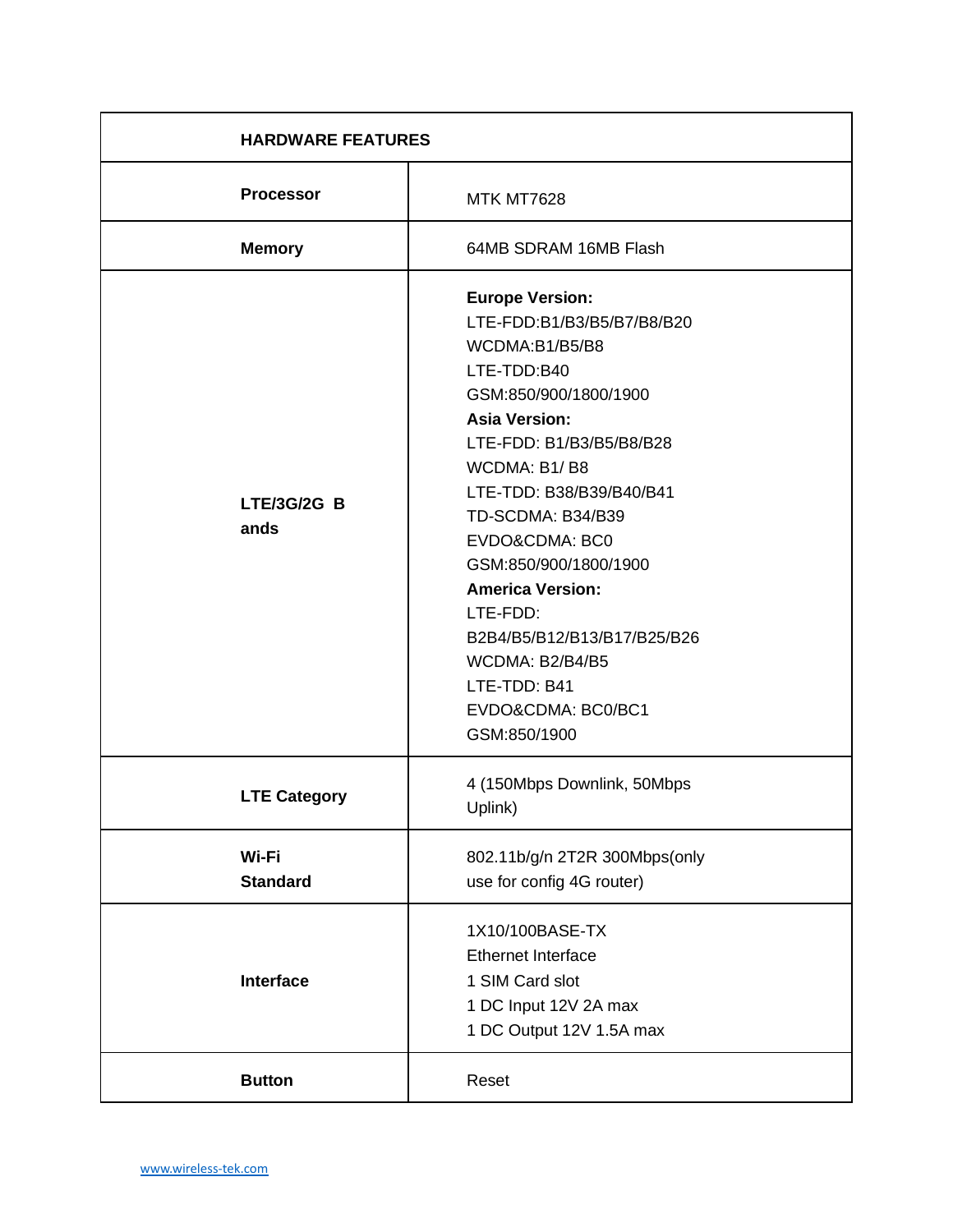| <b>Power Supply</b>                          | 12V 1.5A Power Adapter<br>Include                                     |
|----------------------------------------------|-----------------------------------------------------------------------|
| <b>Power</b><br><b>Consumption</b>           | 5W                                                                    |
| <b>Dimensions</b><br>$(H \times W \times D)$ | 115x70x33mm                                                           |
| <b>Antenna Type</b>                          | 5dbi External 4G Antenna<br>3dbi Internal 2.4G WIFI antenna           |
| <b>Protection</b>                            | 10KV Lightning Protection                                             |
| <b>Enclosure</b>                             | <b>Outdoor UV Stabilized Plastic</b><br>IP65 waterproof Certification |

| <b>WIRELESS FEATURES</b>            |                                                                                                                                                                               |
|-------------------------------------|-------------------------------------------------------------------------------------------------------------------------------------------------------------------------------|
| <b>Wireless</b><br><b>Standards</b> | 802.11b/g/n                                                                                                                                                                   |
| Protocol                            | CSMA/CA, TCP/IP, IPX/SPX,<br>NetBEUI, DHCP                                                                                                                                    |
| <b>Wireless</b><br><b>Mode</b>      | Router                                                                                                                                                                        |
| <b>Wireless</b><br><b>Speeds</b>    | 11a:54M,48M,36M,24M,18M,12M<br>,9M,6Mbps<br>11n:6.5M, 13M, 13.5M,<br>19.5M, 26M, 27M, 39M,<br>40.5M, 52M, 54M, 58.5M,<br>65M, 81M, 108M, 121.5M,<br>135M, 150M, 270M, 300Mbps |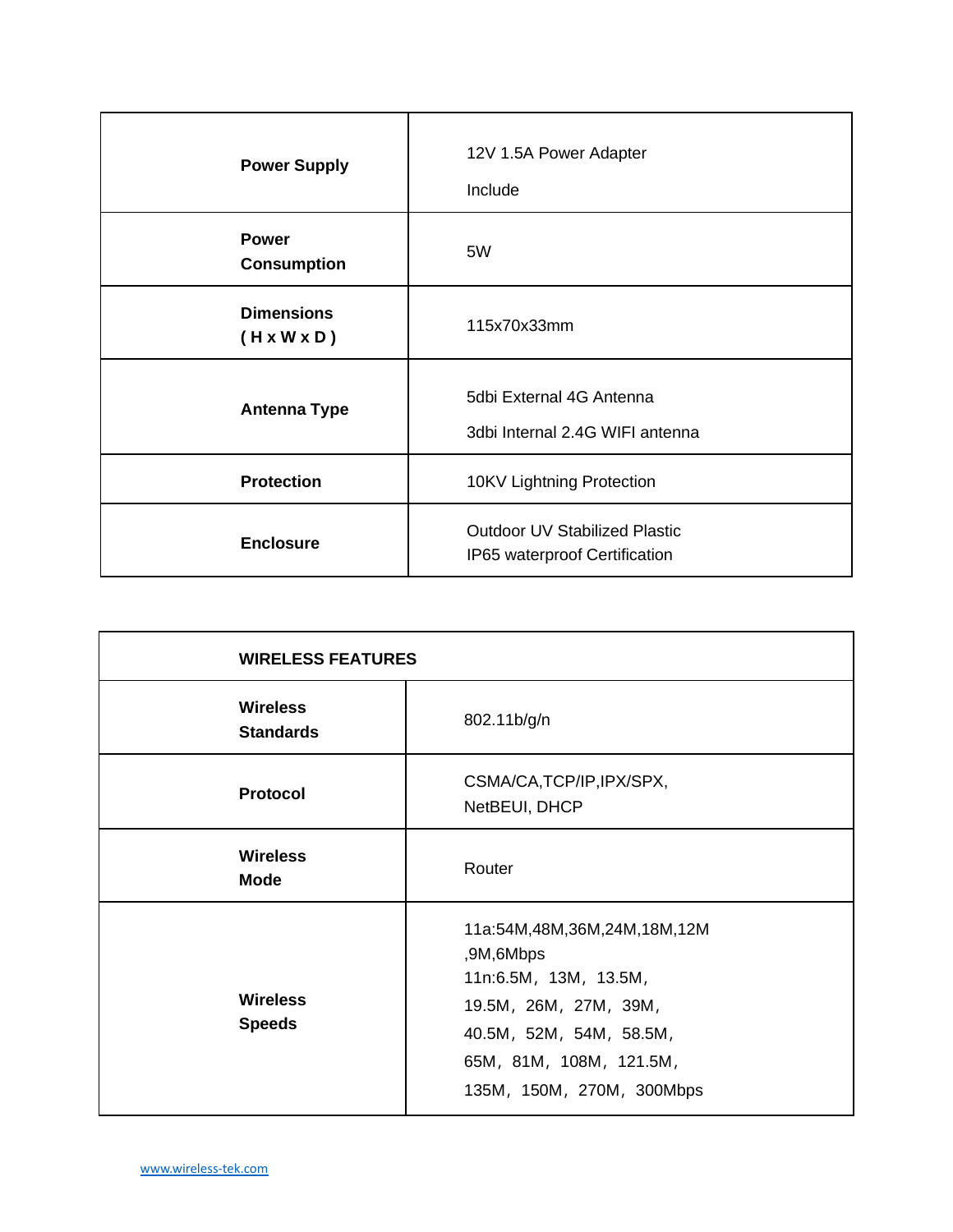| <b>WIRELESS FEATURES</b>            |                      |
|-------------------------------------|----------------------|
| Wi-Fi<br><b>Frequency</b>           | $2.4$ GHz – 2.484GHz |
| <b>Transmission</b><br><b>Power</b> | 20dBm(100mW)         |

| <b>SOFTWARE FEATURES</b>                    |                                                                                                                                                                                                                                                                                                                                                                                                                                                                                                                                                                                                |
|---------------------------------------------|------------------------------------------------------------------------------------------------------------------------------------------------------------------------------------------------------------------------------------------------------------------------------------------------------------------------------------------------------------------------------------------------------------------------------------------------------------------------------------------------------------------------------------------------------------------------------------------------|
| <b>Wireless</b><br><b>Configurations</b>    | 802.11a/n Modes<br>Selectable Channel Width:<br>20/40MHz<br><b>Automatic Channel Selection</b><br><b>Transmission Power Control</b><br><b>Dynamic Frequency Selection</b><br>(DFS)<br><b>WDS Enable/Disable</b><br>Security: WPA/WPA2, WPA-<br>PSK/WPA2-PSK (AES/TKIP)<br>Encryption, 64/128/152-bit WEP<br>Encryption<br><b>SSID Broadcast Enable/Disable</b><br><b>Distance/ACK Timeout Setting</b><br><b>Wireless MAC Address Filter</b><br>Wireless Advanced:<br>> Beacon Interval/RTS<br>Threshold/Fragmentation<br>>Threshold/DTIM Interval/AP<br>Isolation/Short GI/Wi-Fi<br>Multimedia |
| <b>Management</b>                           | WEB management                                                                                                                                                                                                                                                                                                                                                                                                                                                                                                                                                                                 |
| <b>System-level</b><br><b>Optimizations</b> | Optimized IGMP Snooping/Proxy<br>for multicast applications<br>Hardware watch dog                                                                                                                                                                                                                                                                                                                                                                                                                                                                                                              |